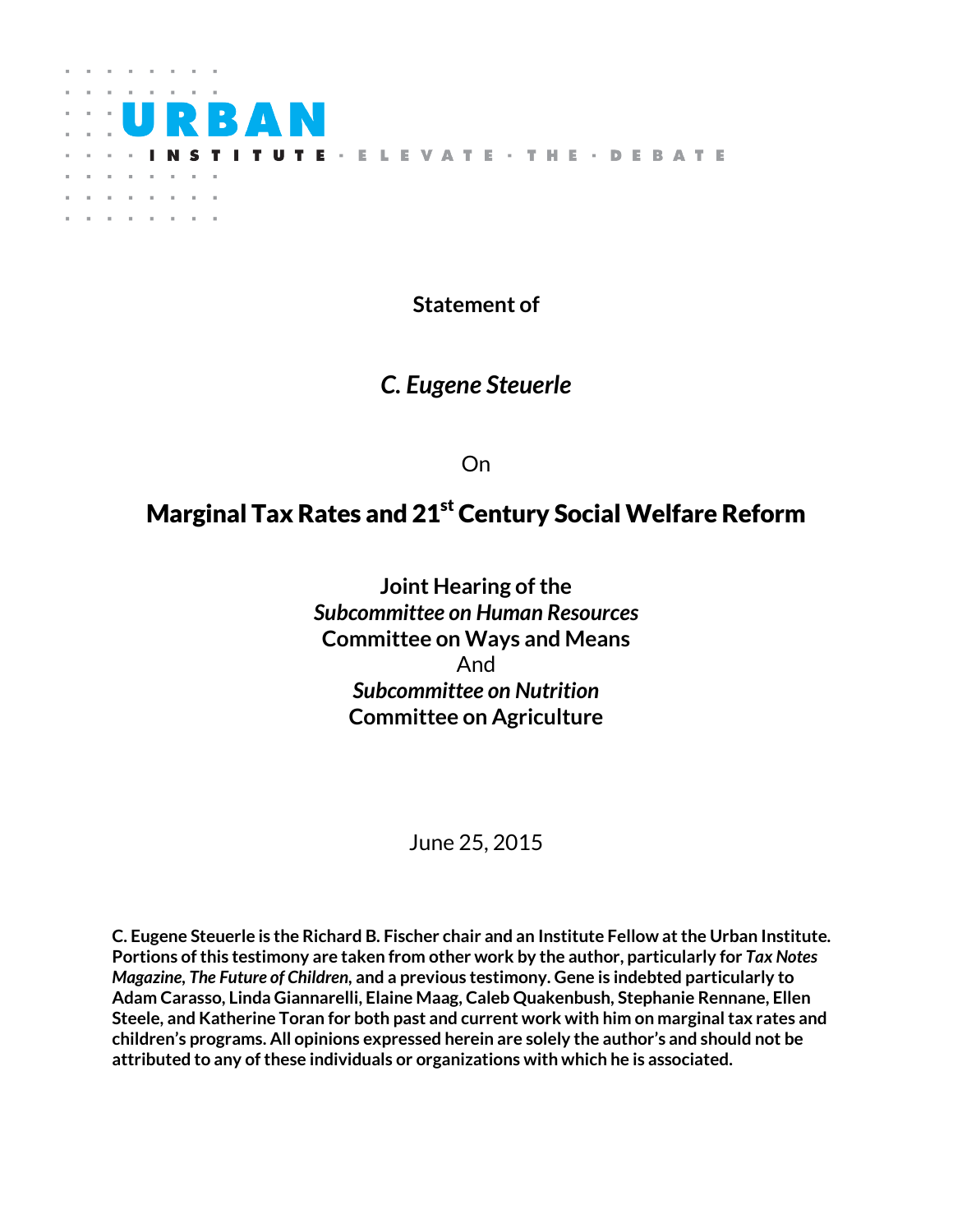## **Chairpersons Boustany & Walorski; Ranking Members Doggett and McGovern, & Members of the Subcommittees on Human Resources and Nutrition:**

Thank you for the opportunity to testify before you again today.

Despite the rhetoric about living in an age of austerity, we live in a time of extraordinary opportunity. On a per-household basis, our incomes are roughly five times higher than at the beginning of the 20<sup>th</sup> century, 60 percent higher than when Ronald Reagan was elected President in 1980, and 4 percent higher than right before the Great Recession. Total federal, state, and local government spending on social welfare alone, including health and retirement, has grown even faster, and now surpasses \$35,000 per household.

Social welfare reform can be quite contentious, but it turns out that we don't need to agree on the successes and failures of past social welfare policy (which, in truth, has had both) to agree on future improvements in those policies. The most important long-term question is how to direct the new resources that economic growth makes available. I don't think anyone here, when projecting out a few decades hence, thinks that as the economy doubles in size, we should simply expand existing programs proportionately, or that the best options for the future have been determined by needs and parameters established decades ago in a very different economy. Two examples enlighten us as to how bipartisan support led to important forward-looking shifts from past policies. We didn't have to agree on the past success or failure of either Aid to Families with Dependent Children (AFDC, now Temporary Assistance to Needy Families or TANF) or the Earned Income Tax Credit (EITC) to favor a future relative shift from AFDC to the EITC. Ditto for moving from public housing toward housing vouchers. Both relative shifts have been supported and deemed as successful by many conservatives and liberals, Democratic and Republican members of Congress, and Democratic and Republican presidents alike.

I sense that both the American public and you, their elected representatives, are united in wanting to create a 21<sup>st</sup> century social welfare budget that is not simply more of the same. That 21<sup>st</sup> century focus, I firmly believe, will increasingly place greater relative focus on opportunity, mobility, work, and investment in human, real, and financial capital. However, outside of education, we've never really had a social welfare budget that has focused on mobility and opportunity. We've also never placed primary attention on work, in part because the entry of baby boomers and women into the work force for decades led to higher adult employment rates, not the recently declining rates that now threaten what level of social welfare programs can be supported.

Shifting priorities, however, has become extremely hard for reasons not well understood. As I show in *Dead Men Ruling*, you hold office at a unique time in our entire nation's history, a time when the politically unattractive option of reneging on promises to the public has been turned into a requirement. Simple math tells us that to reach budget sustainability, Congress and the President must—I repeat, must—renege on past promises to the public to maintain automatic benefit growth rates and not raise taxes. But even that is not enough. If future budget reform aims at mere sustainability under some current law, and we're far from reaching even that target, this still leaves no leeway to do anything new. It's not that economic growth, even if modest, fails to provide new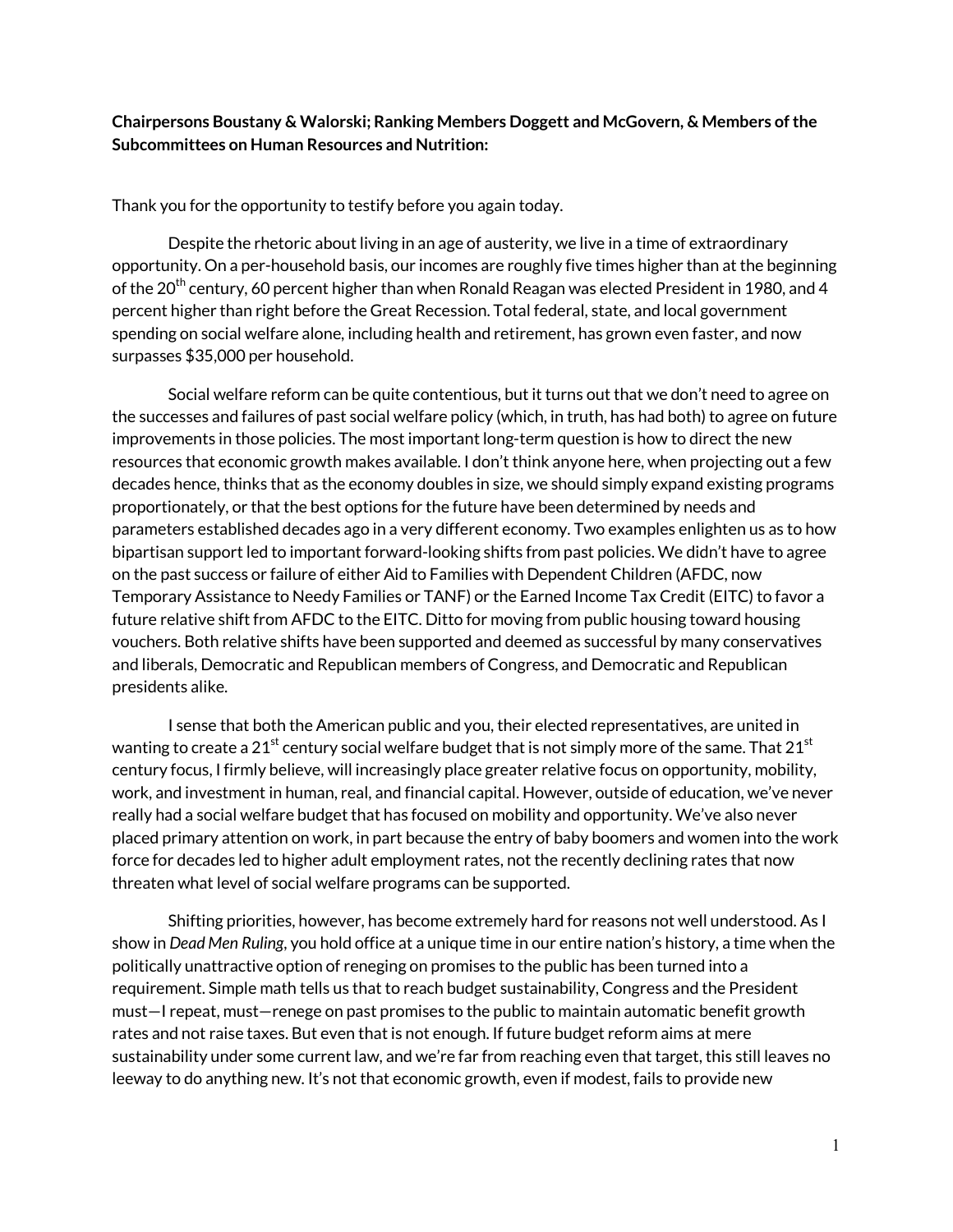opportunities; it's just they've already been pre-determined largely by dead and retired elected officials (largely men) who continue to rule.

Projections by CBO and others imply that government is scheduled to increase spending and tax subsidies by well in excess of \$1 trillion annually by 2025, including interest on the debt, and those commitments more than absorb the future additional revenues that traditionally provided flexibility in budget making. Every time you read an article about the inability of Congress to compromise, please understand how much this historically extraordinary set of constraints drives that dynamic.

Now let's turn to an important component of future social welfare reform: the combined marginal tax rates imposed mainly on lower-income households and their potential negative effects on work, wealth accumulation, and marriage.

For households with children, those combined marginal tax rates from universally available programs like EITC, SNAP (food stamps), and government-provided or subsidized health insurance, can easily reach about 60 percent when moving toward full-time work or a second job in the household. These high marginal rates apply mainly when households move from about poverty level income to twice- or even three times poverty level income, something Linda Giannarelli and I have labeled the twice-poverty trap. $^1$  $^1$  In this range of income marriage penalties also become particularly high for a couple with two earners. For those getting housing or other assistance, the rate can easily jump to 75 percent or more.

We're not done yet. Add in transportation and child-care expenses, consumption taxes, health exchange rate penalties on employers—when paid indirectly by employees—and the gains from work fall even more. Sometimes there are no gains at all. Similarly, for some on unemployment or disability insurance, returning to work can also lead to few gains, as when one month of work can result in the loss of months or years of benefits.

While there is widespread disagreement in the literature on the aggregate economic effect of these high tax rates and marriage penalties, there is little doubt that they act as disincentives to many households. More importantly, whatever the size of these disincentives, I believe we can create policies that would shift future increased resources more toward work, education, wealth accumulation, and marriage.

How? Several approaches could make a significant difference. An opportunity budget would focus on early childhood, quality teachers, work subsidies in lieu of higher subsidies for consumption, decent neighborhood environments, and similar items. Combined tax rates could be made more explicit rather than hidden in all sorts of phase outs, and a maximum rate could be established. Work can be made a stronger requirement for receipt of various benefits. Letting child benefits go with the child and wage subsidies go with low-income workers, rather than combining the two, could remove many marriage penalties and reduce error rates in the EITC.

Design details matter greatly. For instance, many Democrats and Republicans have favored an expansion of the EITC to cover those individual workers currently left out of the system. Some suggest

 $\overline{\phantom{a}}$ 

<span id="page-2-0"></span> $^1$  Linda Giannarelli and C. Eugene Steuerle, 1995, "The Twice-Poverty Trap: Tax Rates Faced by AFDC Recipients," Washington, DC: Urban Institute.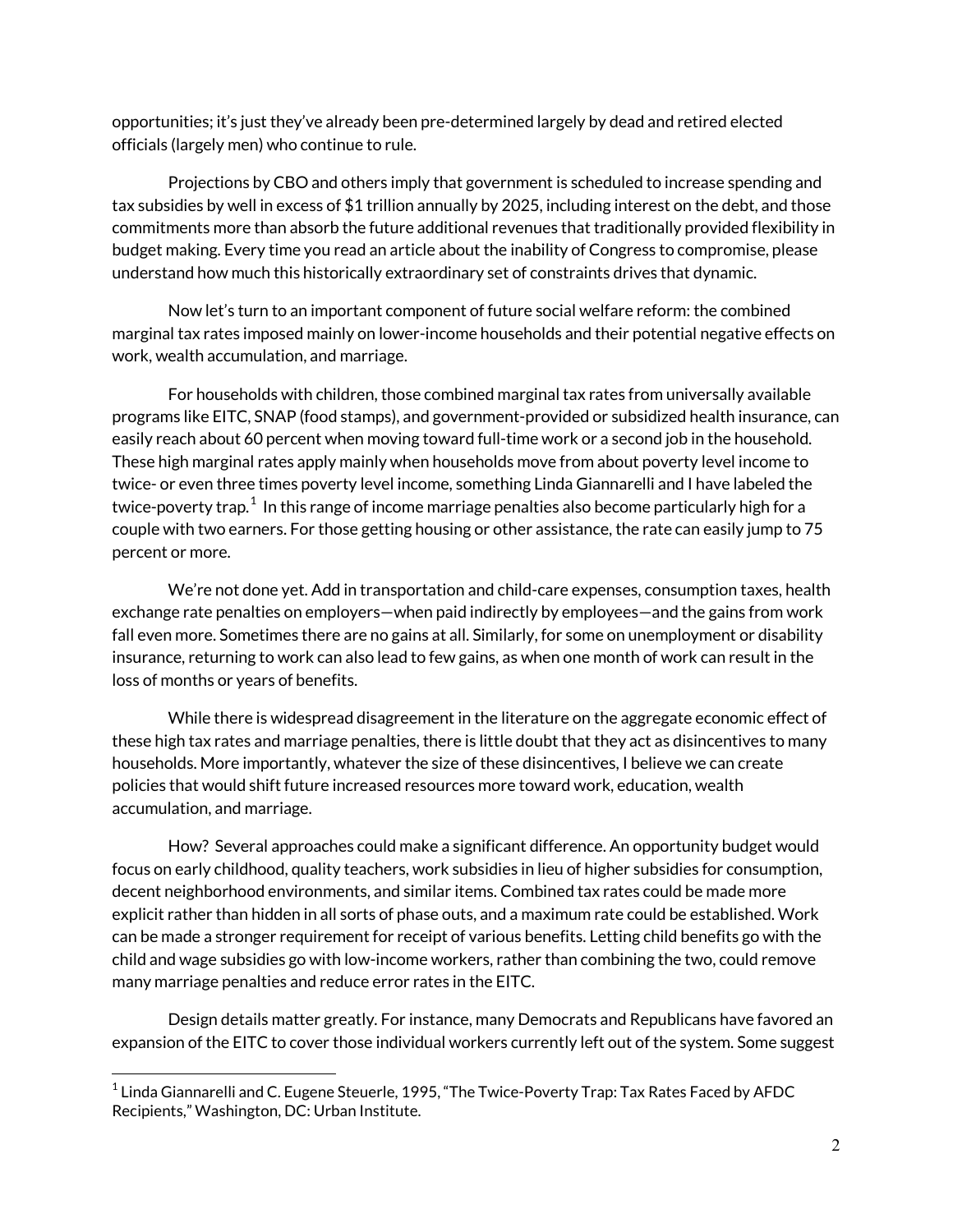merely expanding the existing subsidy to "childless" individuals, but Elaine Maag and I have suggested an alternative approach that would avoid the tendency of the "childless" EITC to raise marriage penalties. Childless individuals aren't the only low earners excluded from a wage subsidy; so also are those many low-wage workers who marry into a low-income family. $^{\rm 2}$  $^{\rm 2}$  $^{\rm 2}$ 

Thoughtful design might also increase compliance. Some of my colleagues have shown, for instance, how integration of program data might be used to reduce error rates in the EITC.<sup>[3](#page-3-1)</sup>

## **What Causes High Marginal Tax Rates for Low and Moderate Income Households? [4](#page-3-2)**

Congress enacted Social Security, AFDC, and various housing programs in 1935; the Food Stamp Act in 1964; Medicare and Medicaid in 1965; the EITC in 1975 (and subsequent expansions of the credit in 1987, 1990, 1993, and 2001, among others); the Child Care Development Block Grant in 1990; welfare reform in 1996 (which replaced AFDC with TANF); the State Children's Health Insurance Program (SCHIP) in 1997; and health exchange rate subsidies (the Affordable Care Act) in 2010. The list could go on.

Each program, as well a subsequent amendments to it, was the product of unique social forces and was designed to address a specific social need. Had they all been enacted as one comprehensive program, lawmakers might have been more inclined to coordinate and focus on the combined tax rates, combined subsidy rate, marriage penalties and subsidies, combined incentive effects, enforcement and administration. They would have likely built a four-tiered health subsidy system that subsidized almost all Americans but in very uneven ways.<sup>[5](#page-3-3)</sup> They unlikely would have phased out so many items that the nation's true tax system remains largely hidden.

The effective or real tax system faced by households includes the combined effect of direct taxes and the many phase-outs that take away benefits as each additional dollar is earned, in much the same way as an income tax. When the phase-outs occur in spending programs, I refer to them as "expenditure taxes"in parallel with the spending-like subsidies in the tax code which we call tax expenditures.

 $\overline{\phantom{a}}$ 

<span id="page-3-0"></span> $2$  See Adam Carasso, Harry Holzer, Elaine Maag, and C. Eugene Steuerle, 2008, "The Next Stage for Social Policy: Encouraging Work and Family Formation among Low-Income Men," Washington, DC: Urban Institute; and Elaine Maag, 2015, "Investing in Work by Reforming the Earned Income Tax Credit," Washington, DC: Urban-Brookings Tax Policy Center.

<span id="page-3-1"></span> $3$  Michael R. Pergamit, Elaine Maag, Devlin Hanson, Caroline Ratcliffe, Sara Edelstein, and Sarah Minton, 2015, "Pilot Project to Assess Validation of EITC Eligibility with State Data," Washington, DC: Urban Institute.

<span id="page-3-2"></span> $^4$  Interested parties may find the Net Income Change Calculator (NICC) to be of interest. The Urban-Brookings Tax Policy Center and the Income and Benefits Policy Center have collaborated with government and foundations to produce this tool, which can be found at http://nicc.urban.org/netincomeCalculator/. The 2012 update will soon be available. It allows individuals to generate a state by state analysis of tax and transfer benefits available to individuals and families as income, weekly hours, wage levels, and program participation varies.

<span id="page-3-3"></span> $^5$  C. Eugene Steuerle, 2010, "Fixing the Nation's Four-Tranche Universal Health System," http://blog.governmentwedeserve.org/2010/10/28/fixing-the-nations-four-tranche-universal-healthsystem/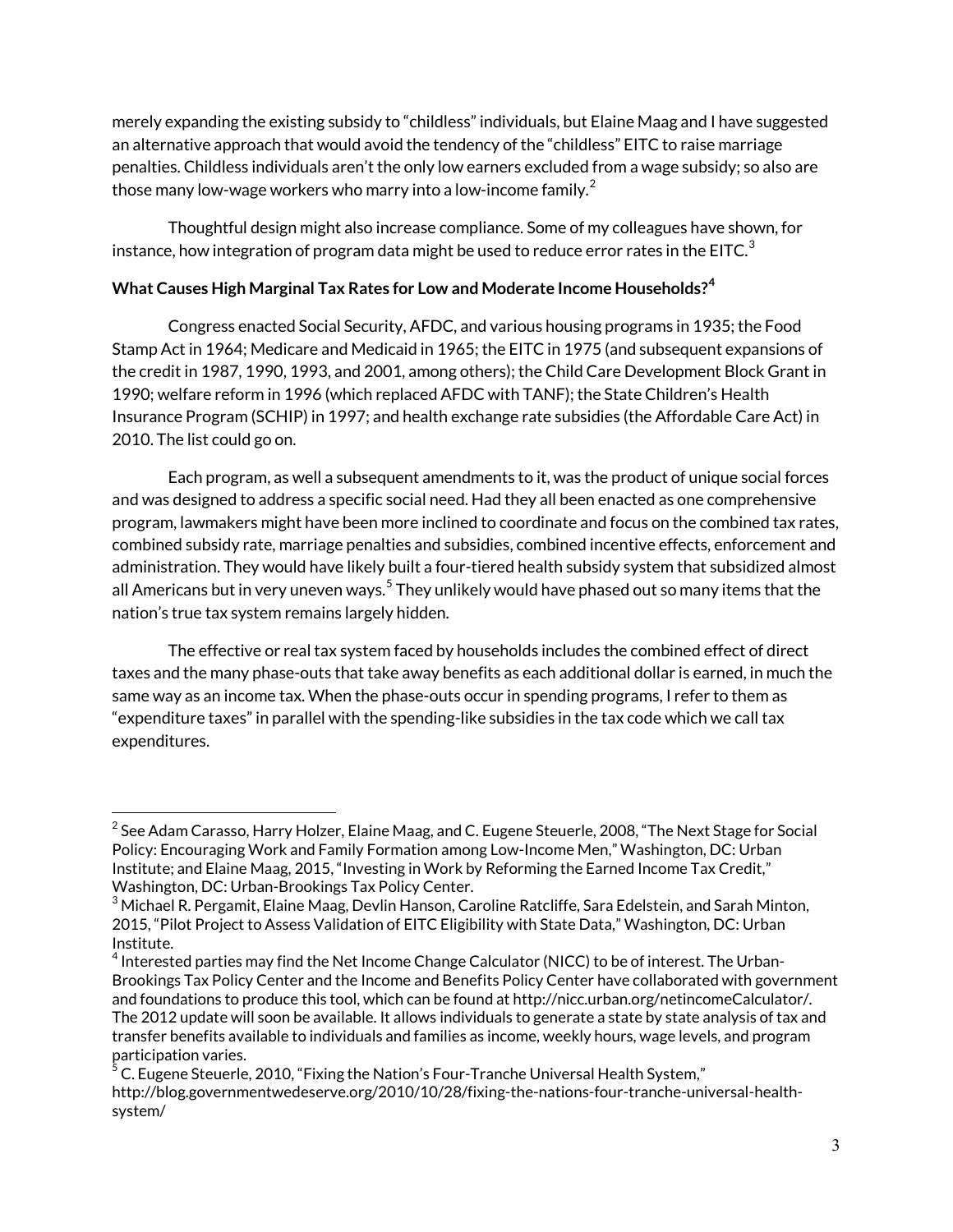Means testing particularly represents a classic liberal-conservative compromise. Conservatives sometimes favor these hidden expenditure taxes because, relative to a direct tax, they make expenditure programs appear smaller and avoid raising the top rate of income tax (the rate often of most concern to supply side economists partly because other rates are less likely to apply at the margin). Liberals often favor expenditure taxes because they allow benefits to be concentrated more on those who are measured as being poorer. Programs with lower expenditure tax rates often extend net benefits to higher levels of income and are less progressive.

Often both conservatives and liberals support their stances by arguing that high tax rates on benefit recipients have little effect on behavior. While this may or may not be true, as discussed below, one really wonders why as a society we worry about 40 percent tax rates on the rich if 50 or 100 percent tax rates on poor and moderate income households have little or no effect. Are the poor really that different?

Note that we are quite inconsistent in how we decide when to means test or not. Public education, Social Security, and Medicare are more universal. Social Security, tax subsidies for employer-provided insurance, higher education benefits, and farm subsidies tend to be larger for those with higher incomes than those with lower incomes, though Social Security also applies a type of lifetime income test that tends to restore some progressivity. Head Start, TANF, and housing vouchers are concentrated on low income and are means tested at moderate levels. Child credits do not phase out until higher income levels. Medicaid provides a cliff effect: earn one more dollar and consequently lose a health insurance package that one dollar before was free. The new health exchange subsidies avoid that cliff and start phasing out at modest income levels but then stretch fairly high into the income distribution. The earned income tax credit phases in and then out.

## **How Does It All Add Up to Create the Real Tax System?**

At the Urban-Brookings Tax Policy Center and the Urban Institute's Income and Benefits Policy Center we have done perhaps the most extensive work anywhere on the size of these combined tax rates.

Let's begin by displaying two hypothetical cases for a more-or-less "universal benefit" and then an "expanded benefit" system for households with children. Case 1 (Figure 1a) considers a single parent household with children—the type of household most affected by these high tax rates—and estimates federal income taxes, employer and employee portions of the Social Security tax, dependent exemptions, child credits and dependent care credits, the earned income tax credit, SNAP, Medicaid, SCHIP, and the new health exchange subsidy for 2015. A focus on this set of programs is important because, in theory every household with children is eligible for these programs if its income is low enough. The benefits are generally not restricted by waiting lists and are universally available as long as recipients meet certain eligibility criteria, mainly income level, which can vary by state. In a sense, then, the tax rates levied by these programs apply to all households with children, though they may have moved out of the very high tax rate part of this regime when their annual earned incomes start to exceed \$55,000 or higher and they have moved beyond the income cutoffs for several of the transfer programs. Put in terms of Figure 1a, these latter households have moved to the right along the horizontal axis beyond, first the high-benefit and low- or negative-tax rate regime (which applies to earnings of roughly \$0 to \$15,000), and then, the high-tax-rate regime (which applies to incomes of roughly \$15,000 to \$55,000).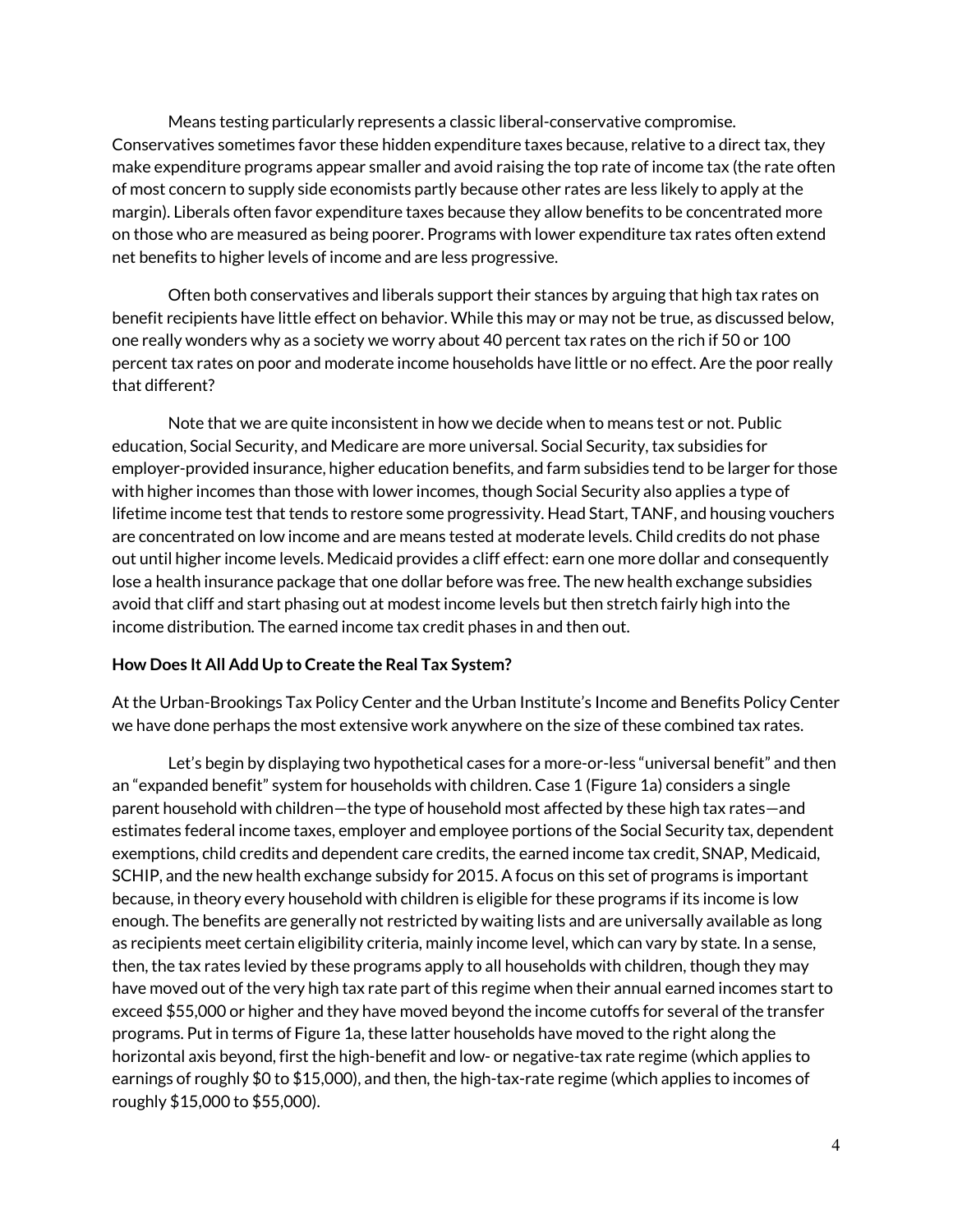Case 2 (Figure 1b) includes the same programs as Case 1 but also assumes the single parent with two children is receiving welfare cash assistance (TANF) and housing assistance. Please keep in mind that this is an extreme case, since only a small minority of low-income families receives all these benefits.<sup>[6](#page-5-0)</sup> As a general rule, these additional programs are not universal, in contrast to those in Case 1. Rather, they are parceled out either through time limits for years of eligibility or through queues as to who may participate. Households are much less likely to benefit from the programs in Case 2 than those in Case 1. In Case 1, the family receives the most benefits at about \$10,000 to \$15,000 of earnings—a range where the EITC is fully phased in and most other benefits are not yet phasing out. In Case 2, where the household is on TANF and receives housing, maximum benefits are still available when earnings are closer to zero. Benefits drop off steeply as earnings start to grow.

#### FIGURE 1A

 $\overline{\phantom{a}}$ 



**Tax and Transfer Benefits for Universally Available Programs**

**Source**: Eugene Steuerle and Caleb Quakenbush, 2015. Washington, DC: Urban Institute. **Notes**: Estimated value of tax and transfer benefits for a single parent with two children living in Colorado. Premium assistance credit excludes the value of penalties paid by employers on the beneficiaries' behalf and the value of additional cost-sharing subsidies. Health coverage and quality of services provided varies by source: Medicaid and CHIP benefits are more comprehensive and have less costsharing than those in the exchange. Medicaid and CHIP also pay providers for services at lower rates than private insurers.

<span id="page-5-0"></span> $6$  Congressional Budget Office, 2012, "Effective Marginal Tax Rates for Low- and Moderate-Income Workers," Washington, DC: Congressional Budget Office.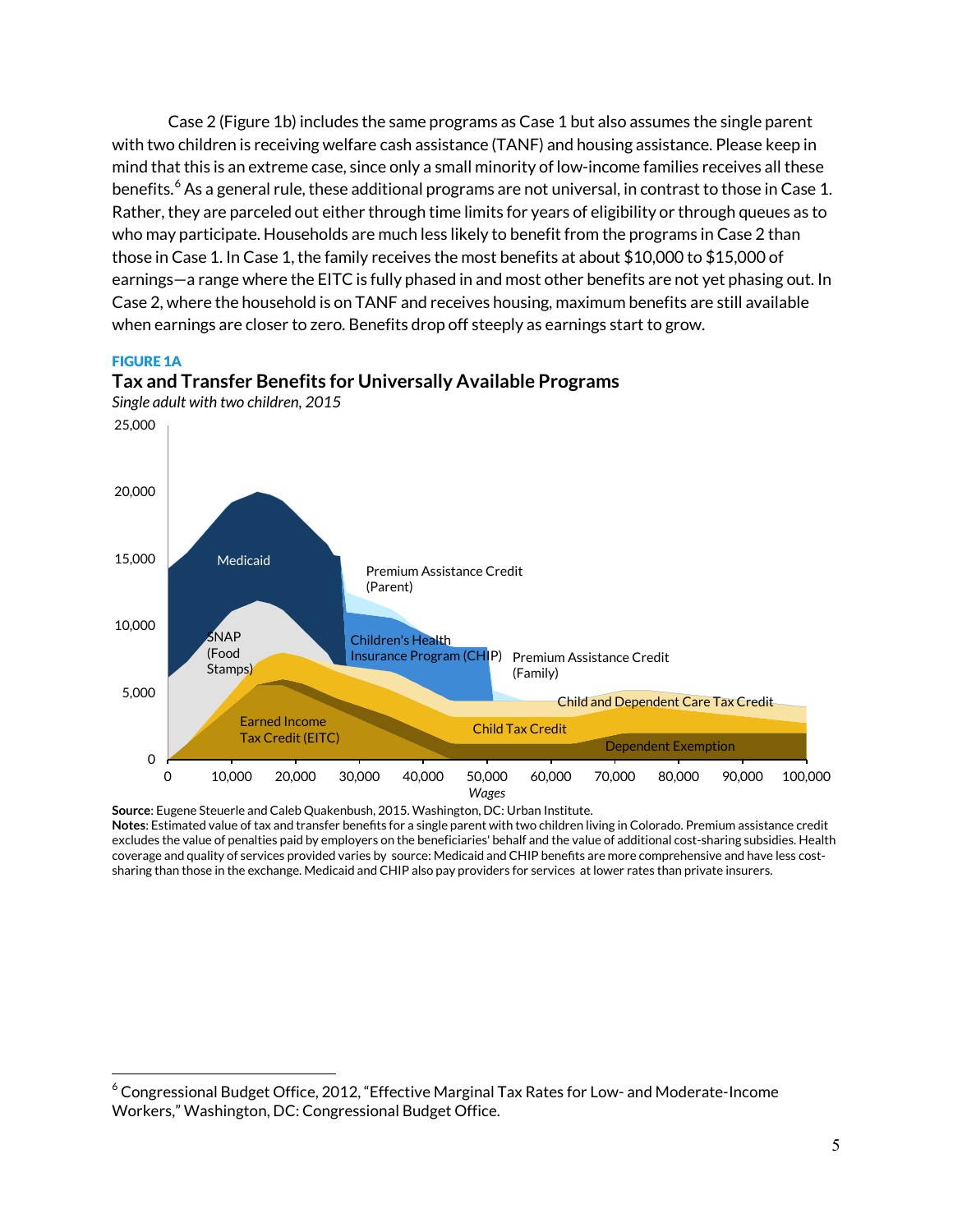#### FIGURE 1B



Tax and Transfer Benefits for Universally Available and Additional Programs *Single adult with two children, 2015*

**Source**: Eugene Steuerle and Caleb Quakenbush, 2014. Washington, DC: Urban Institute. **Notes**: Estimated value of tax and transfer benefits for a single parent with two children living in Colorado. Premium assistance credit excludes the value of penalties paid by employers on the beneficiaries' behalf and the value of additional cost-sharing subsidies. Health coverage and quality of services provided varies by source: Medicaid and CHIP benefits are more comprehensive and have less costsharing than those in the exchange. Medicaid and CHIP also pay providers for services at lower rates than private insurers.

Figure 2 then shows the effective marginal tax rate that derives from the combination of income, Social Security, and state taxes, combined with the phase out of the various benefits shown in Figures 1a and 1b. As can be seen, tax rates bounce around but often reach fairly high rates.

A short summary of what is seen in Figure 2 appears in Figure 3, which measures the effective average marginal tax rate when this household increases its income from \$15,000 to \$55,000. That is, how much of the additional \$40,000 of earnings is lost to government through direct taxes or loss of benefits? The average marginal tax rate in the first bar of Figure 3 equals 26.2 percent, based simply on federal and state direct taxes and payroll taxes, excluding the value of federal tax credits. The rate rises appreciably as the family claims federal tax credits and enrolls in additional transfer programs. For a family enrolled in all the more universal non-waitlisted programs like SNAP, Medicaid, and SCHIP, the average effective marginal tax rate could be 66.2 percent. Enrolling the family in additional waitlisted programs, like housing assistance and TANF, ratchets the rate up above 75 percent.

Put another way, while we might think of the income tax rate schedule as showing rates of 0, 10, 15, and 25 percent respectively at low and moderate income levels, the true rate schedule faced by these families includes rates ranging from minus 40 percent (from the initial phase-in of the EITC) to plus 50 and 75 percent.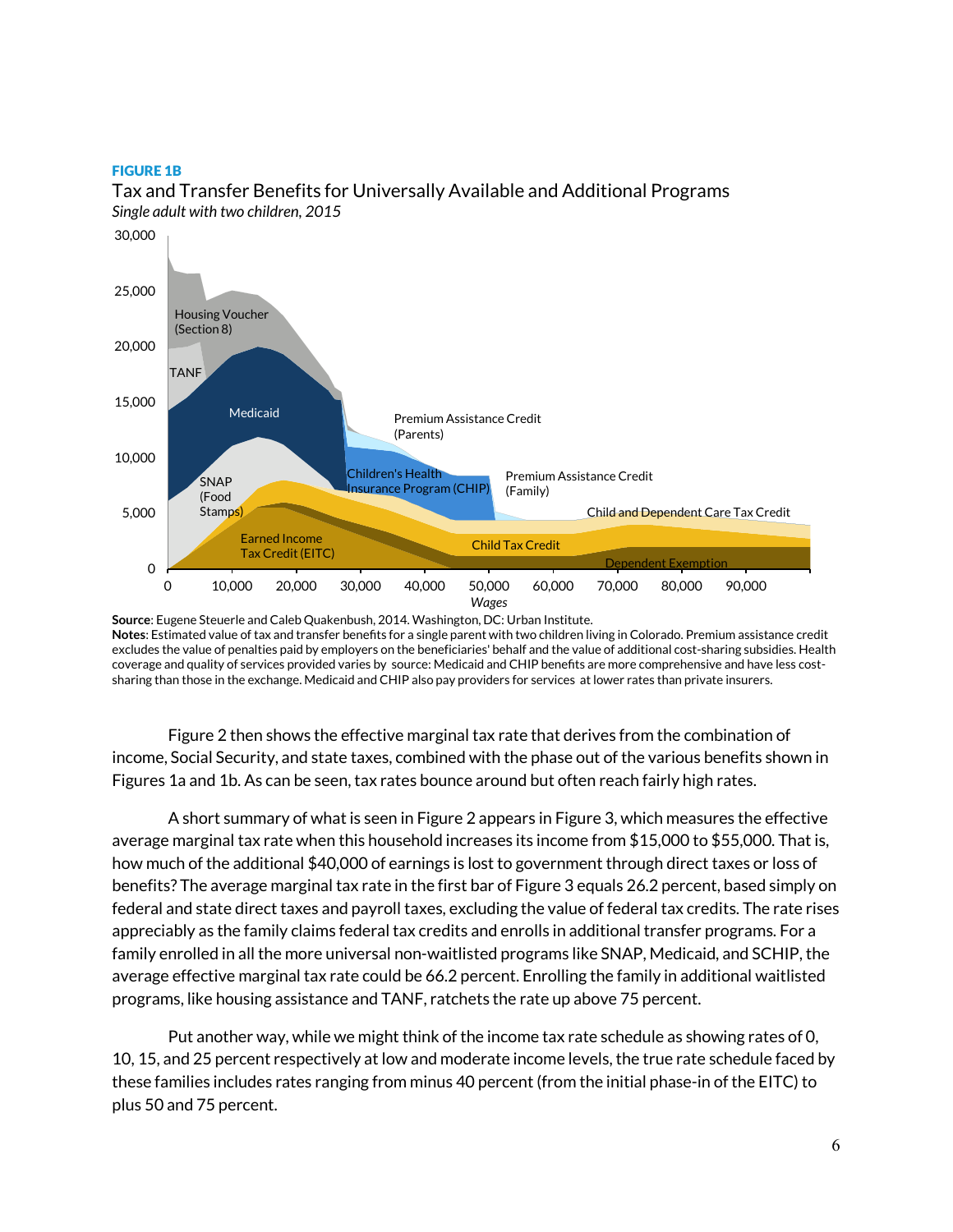The high tax rates especially affect the choice of a household with children to work full-time year round (if at a low wage) or to marry or stay married. I will return to these issues below. However, for those in the universal system, the structure does encourage at least some labor force participation, and those in TANF also face a variety of incentives to keep or take a job.

Several caveats are in order. A number of eligible households do not apply for benefits, such as the food subsidies for which they are eligible. Average rates across households will be lower than what you see in the figure because of less than full participation in the programs. Remember also that those who are childless are excluded from many of these programs. Also, child care grants and, for that matter, availability of free public education, can significantly reduce the cost of work.

On the flip side, we have not included a number of other items. Effective tax rates from work would be higher still if we included consumption taxes, transportation and additional clothing expenses, and, particularly, the out-of-pocket costs of child care. For many on unemployment insurance or disability insurance, benefits may be higher than the returns from a job, particularly if the new job pays less than the old one. Here also, taking a job for one month can result in the loss of months or years of benefits. Add these factors in, and the rate can exceed 100 percent.

#### FIGURE 2

**Effective Marginal Tax Rates**



*Wages*

**Source**: C. Eugene Steuerle and Caleb Quakenbush. Urban Institute. 2015.

**Notes**: Average effective marginal tax rates facing a single parent with two children living in Colorado. The effective marginal rate is the marginal tax rate is calculated using changes in net income after taxes and transfers given changes in total compensation, which includes employee wages and the employer share of payroll taxes. The tax rate is then smoothed in \$5,000 increments.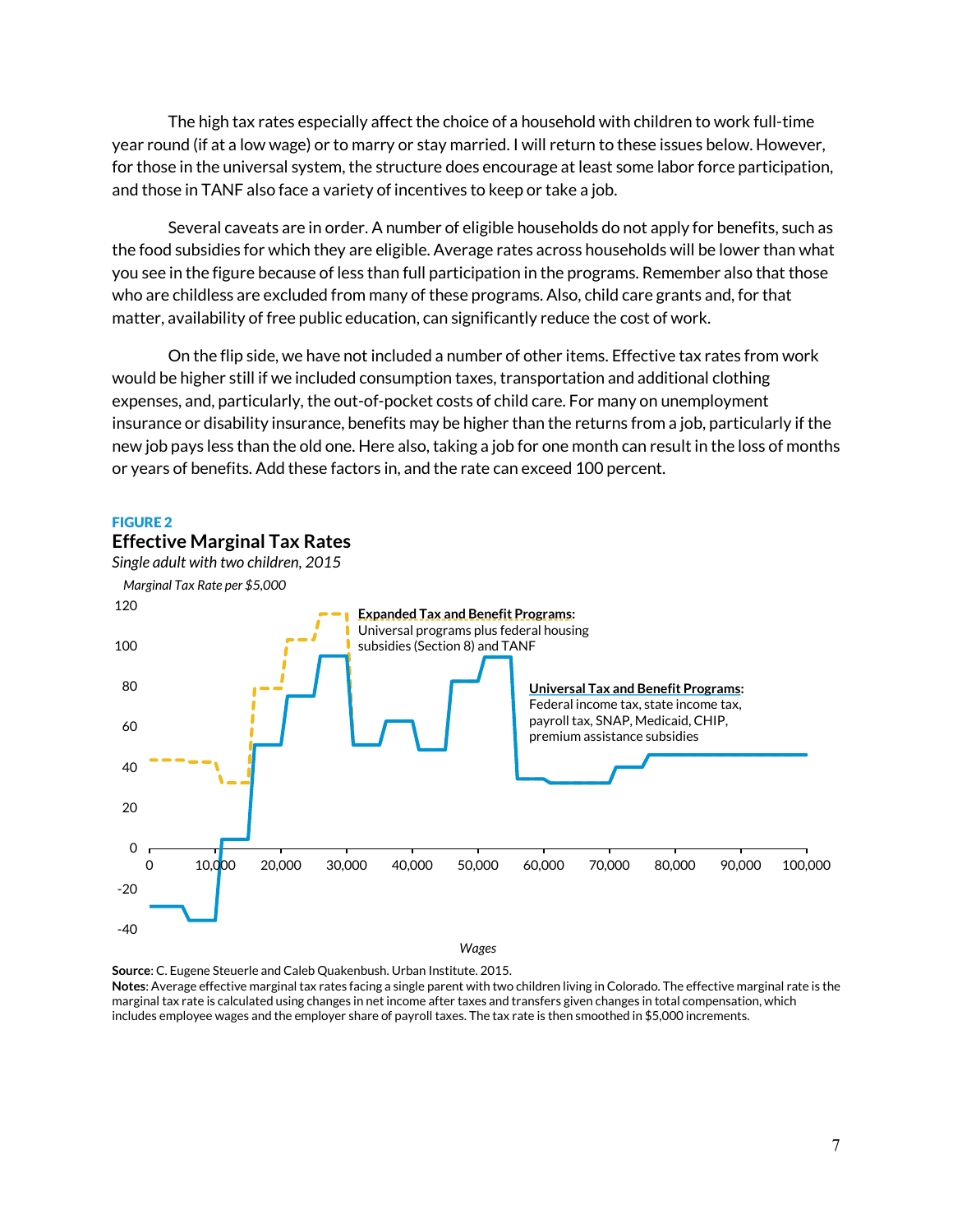#### FIGURE 3 **Average Marginal Tax Rates Moving from \$15,000 to \$55,000 under Various "Systems"** *Single adult with two children, 2015*



**Source**: C. Eugene Steuerle and Caleb Quakenbush. Urban Institute. 2015.

**Notes**: Tax rates calculated using changes in net income after taxes and transfers given changes in total compensation, which includes employee wages and the employer share of payroll taxes. The tax system includes federal and state (Colorado) income taxes and federal payroll taxes (employer and employee shares). Tax credits include the federal EITC, child and dependent care tax credit, and child tax credit. Universally available programs include SNAP (food stamps), Medicaid, the Children's Health Insurance Program, and premium assistance credits under the Affordable Care Act. Wait-listed programs include TANF and housing vouchers (Section 8).

## **The Effect on Work**

Economic theory tells us that distortions in behavior increase disproportionately with the marginal tax rate. However, these distortions can take different forms: less work, more work, and other behavioral shifts such as avoidance of marriage. Many empirical studies have attempted to isolate the net effect of these rates on work, and the results are mixed. Generally speaking, programs like the EITC and various work-related experiments show that those programs tend to encourage labor force participation. But they tend to discourage work at higher income levels, such as taking a second job in the family. This, of course, is what we might expect, since in a phase-in range the EITC increases rewards from work while providing no income to those who don't work (in economic terms, the substitution effect is positive and there is no income effect). By the time one reaches the phase-out rate, income is higher as well as marginal tax rates, and other programs are also phasing out. Therefore, disincentives are fairly high at this level.

Welfare reform in the mid- to late 1990s also attempted to cut the Gordian knot by making benefits conditional upon work. Generally speaking, work did increase after reform, although there is some dispute on how much was due to recently increased earned income tax credits, welfare reform, or the better economy. My own view is that they often combine in tandem and move some individuals beyond some hurdle level below which it may be better to work off the books or spend time negotiating with family, friends, or partners for monetary or housing support. Additionally, I believe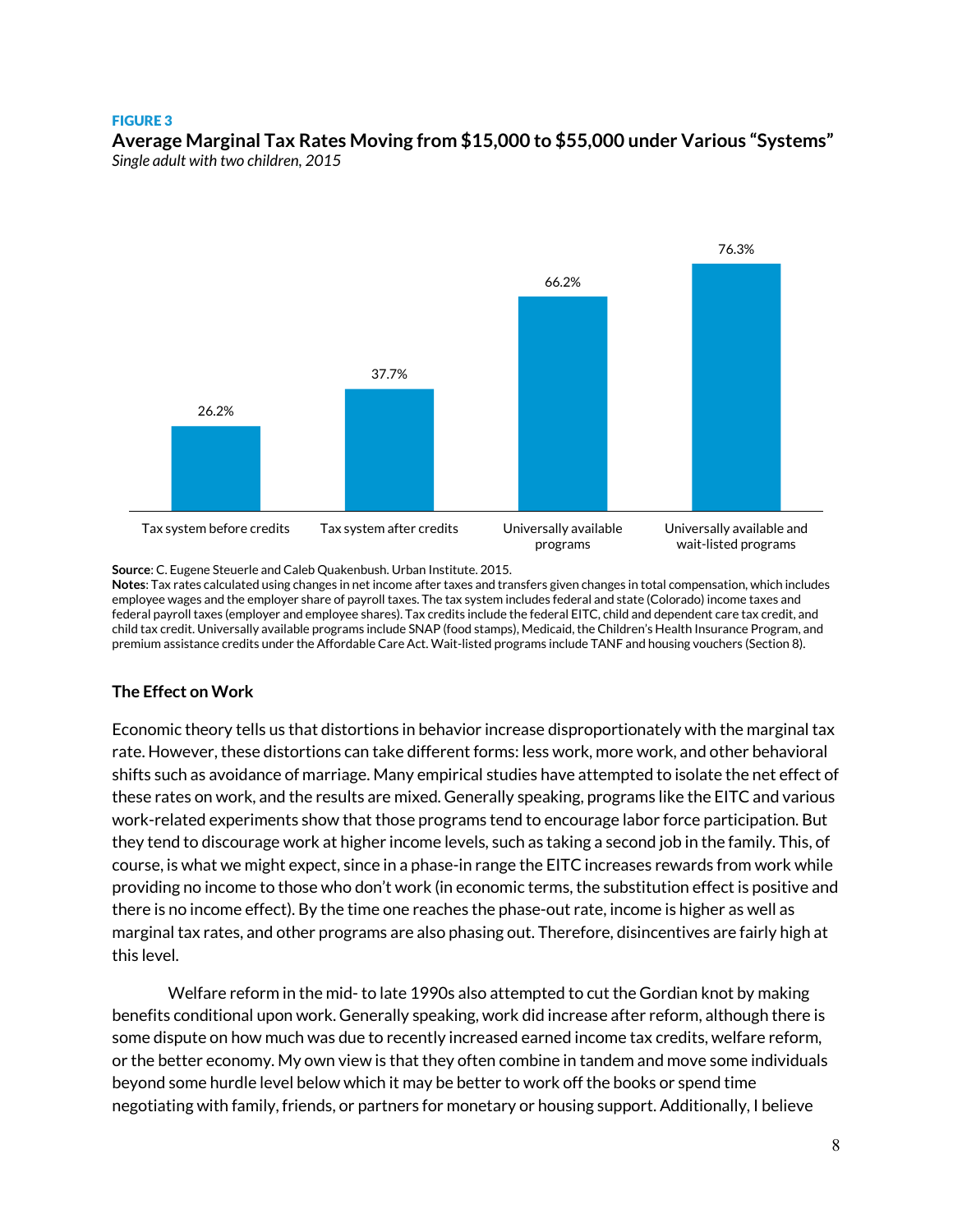that one major reason for the increased work effort was that governors started telling their welfare administrators that they were going to be judged by how many people they got off welfare, rather than how many clients they served. Perhaps one of the most important conclusions is that a program that requires work will indeed encourage work more than one that does not. EITC and welfare reform have done better on the work front than did AFDC before them.

Design matters greatly. For instance, Medicaid will discourage work among the disabled more than a subsidy system such as adopted in recent health reform; on the other hand, health reform will probably encourage more people not now on Medicaid to retire early. I believe those numbers are reflected, though indirectly, in CBO's estimates of the effect of recent health reform on the budget and employment. Many workers face discrete choices to work or not work or try to take another job; it is often not easy to vary hours on any one job.

In my view, few of these empirical studies do a good job at telling us the long-term effect on behavior. Looking at the data over time, I conclude that the "income" effect—the consequence of having higher income—often is more important than the tax "rate" effect, which at times can encourage people to work more to make up the difference.

Some evidence on work disincentives comes from other programs. For instance, the availability of Social Security has almost certainly led to retirements of more than a decade longer than when benefits were first paid. No doubt there is a herd or group effect here, which is very hard to tease out by comparing people at a point in time. There are also psychological factors we are only beginning to assess. For instance, once on disability and sometimes unemployment, people develop different life patterns that become more habitual; for some, being out of work for a long time can also add to depression, which then rebounds on ability to work. As already noted, the disabled traditionally were reluctant to give up Medicaid. The signals that government shares with its people can be powerful, such as whether work is of intrinsic value to society; at the same time, government choices may reflect rather than develop such societal values.

Finally, asking whether government benefit programs provide disincentives to work may be the wrong question. Yes, they often do. Any such effects must be contrasted with the good they may do so as to form a judgment of their merit. Here, I think the more important question for the future is how we can create a better social welfare structure that still provides a safety net but with fewer distortions and unintended or undesired consequences. We have done a moderately good job at reducing hunger and poverty, but a mediocre job at promoting mobility, as well as providing opportunity and investment, rather than just adequacy and higher levels of consumption.

## **Other Consequences**

**Marriage Penalties**. These high tax rates have also created hundreds of billions of marriage penalties for low and middle income households.

Essentially, when moderate-income couples marry, their marginal tax rate moves up from, say, 25 percent, to the 50 and 75 percent ranges shown above. For instance, a moderate income male marrying a working mother with children can easily cause her to lose EITC, SNAP, Medicaid, and other benefits as well.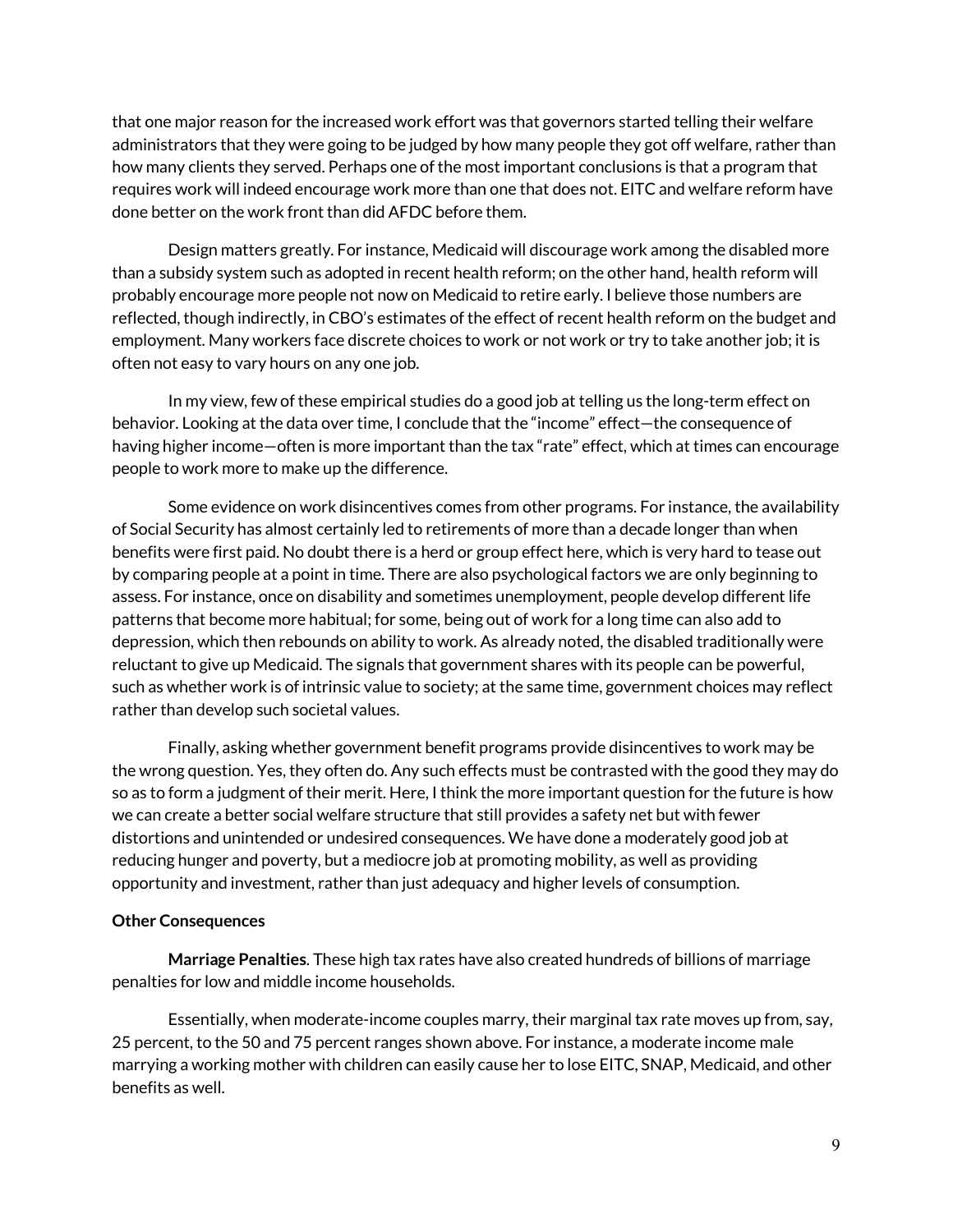Marriage penalties arise because of the combination of variable U.S. tax rates and joint, rather than individual, filing by married couples for benefits and taxes. If graduated taxes were accompanied by individual filing or if all income and transfers were taxed at a flat rate, there would be no marriage penalties. The EITC, by the way, can provide both subsidies and penalties, and Social Security generally provides very large marriage bonuses.

Someone looking at our system from Mars would conclude that we don't want moderate income families with children to marry, since we penalize them, but we do want older households (at ages when children are likely to be gone) to marry, since we subsidize them.

**Games Encouraged by Means Testing**. One thing we have learned in public finance is that taxes have significant effects on portfolio behavior even if there is less certain effect on work and saving. Not getting married is the major tax shelter for low- and moderate-income households with children. In many low-income communities around the nation, marriage is now the exception rather than the rule.

Marriage penalties or subsidies are assessed primarily for taking wedding vows, not for living together with another adult. Those who do not feel morally compelled to swear fidelity in religious or public ceremonies for the most part do not suffer the penalties. Similarly, someone with low earnings can gain all the benefits of living with another, be it parent or friend or lover, as long as there is no marriage. Our tax and welfare system essentially favors those who consider marriage an option—to be avoided when there are penalties and engaged when there are bonuses. The losers tend to be those who consider marriage vows to be sacred.

The games encouraged by high marginal tax rates extend well beyond the marriage patterns of low-income families. Divorced couples allocate child support so as to maximize future college aid. Some couples avoid remarriage to avoid losing Social Security or pension benefits. As noted, the disabled sometimes avoid work so as to keep Medicaid, while some of the unemployed delay going back to work. Both the justice and integrity of our tax and social welfare systems become threatened when such behavior becomes extensive.

## **Options for Reform**

Perhaps the best way to think about social welfare reform is to think ahead a few decades. Even if economic growth slows, we likely will be much richer and have an expanded social welfare system regardless of whether that system occupies a larger or smaller part of that overall economy. What do we want that future system to look like?

I believe we are at a major fiscal turning point in our history. At one level, it is forced on us by an unsustainable budget, but at another level it gives us the opportunity to reconsider broader changes to our tax and social welfare structure. In that regard, I believe all of the following deserve strong consideration: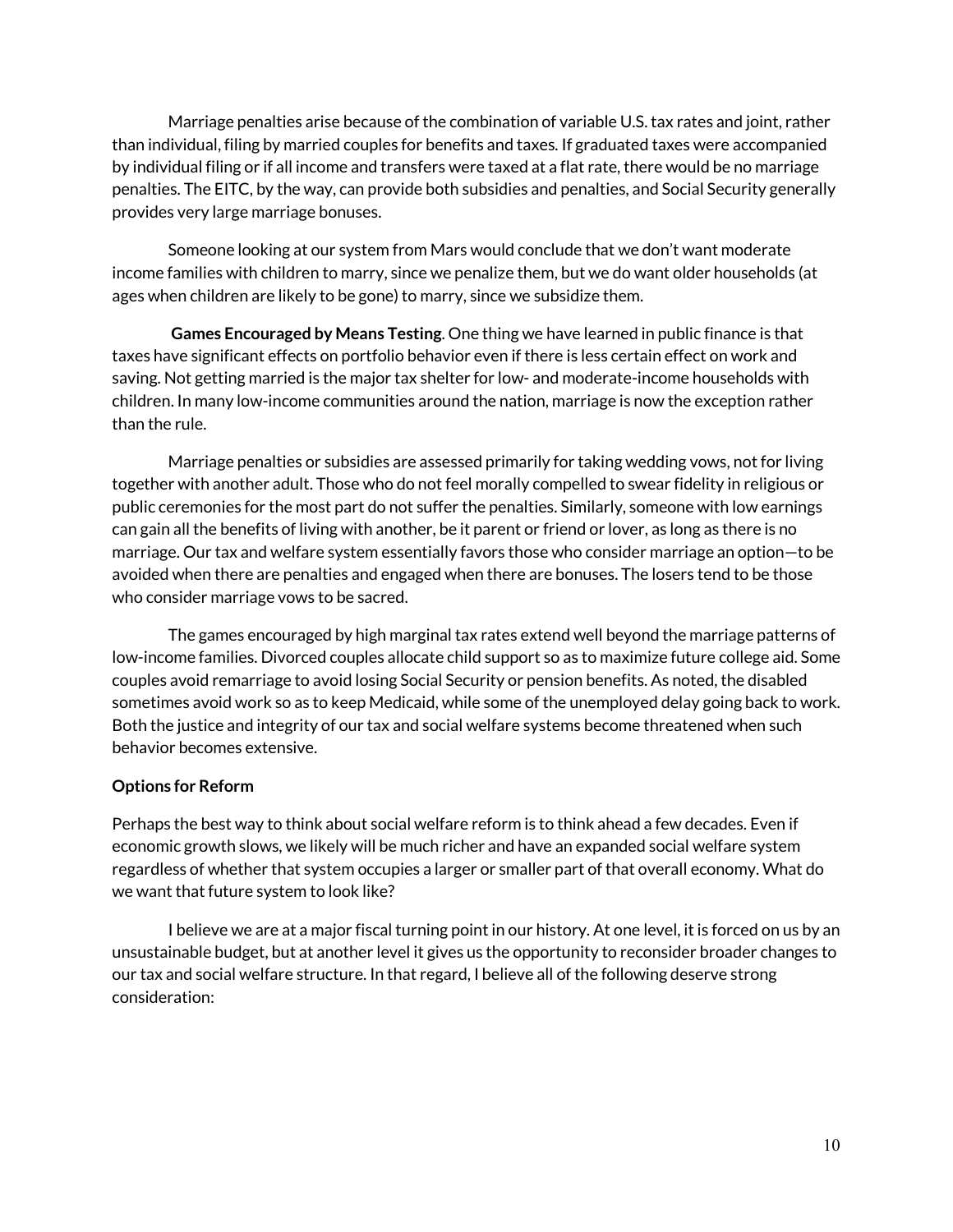- 1. **Integrating social welfare programs.** An integrated approach to reform would stop adopting all these tax systems one at a time, with little consideration of how they fit together.
- 2. **Emphasizing opportunity and education more and adequacy and consumption less**. Longterm reform could also put more emphasis on opportunity, education and work and less on adequacy and increasing consumption levels.
- 3. **Putting more tax rates directly into the tax code**. A transparent system would replace some implicit taxes with explicit ones, forcing a more explicit recognition of the tax system we have developed. Just as eliminating tax expenditures appears to increase the size of government when it does not, substituting direct for expenditure taxes appears to raise taxes when it may not actually raise them.
- 4. **Getting health cost growth under control**. Much of the higher tax rates, both direct and through phase-outs, are generated by the ever growing share of the economy and the government budget devoted to health care.
- **5. Making work an even stronger requirement for receipt of other types of benefits.** This type of approach need not reduce benefits overall, since some or all of any additional saving could be applied to those who do work.
- 6. **Adopting a maximum marginal tax rate**. A partial approach at integration would attempt to create some maximum tax rate for several or many programs.
- **7. Letting child benefits go with child, work subsidies go with low-wage workers.** The EITC provides wage subsidies to low-income workers raising children, but then leaves out other lowwage workers and usually creates high tax rates when two earners marry. Reform could separate out the subsidy for children from that from low-income workers.
- **8. Reducing marriage penalties through various mechanisms.** Allow for individual subsidies to accompany low-income workers even if they marry someone else with earnings; flatten the tax rates for some programs; and in the EITC separate some of child-related benefit from the benefit for additional work. In this regard, there are better ways to provide benefits to those excluded from the current EITC, essentially by providing an individually based worker credit rather than a "childless" worker credit that would penalize low earners who marry.

Innovative approaches need to be tried. Pilot projects could enhance the ability of local officials to combine together existing subsidies and allow them to be spent on other items, e.g., education or even moving closer to a job. A person might qualify for help, but the exact nature would depend on agreement between the case manager and client, allowing them together to reallocate resources for which the client is eligible. That reallocation would likely increase labor force participation, as it would be largely aimed at improving opportunity and addressing issues that cause the poverty in the first place.